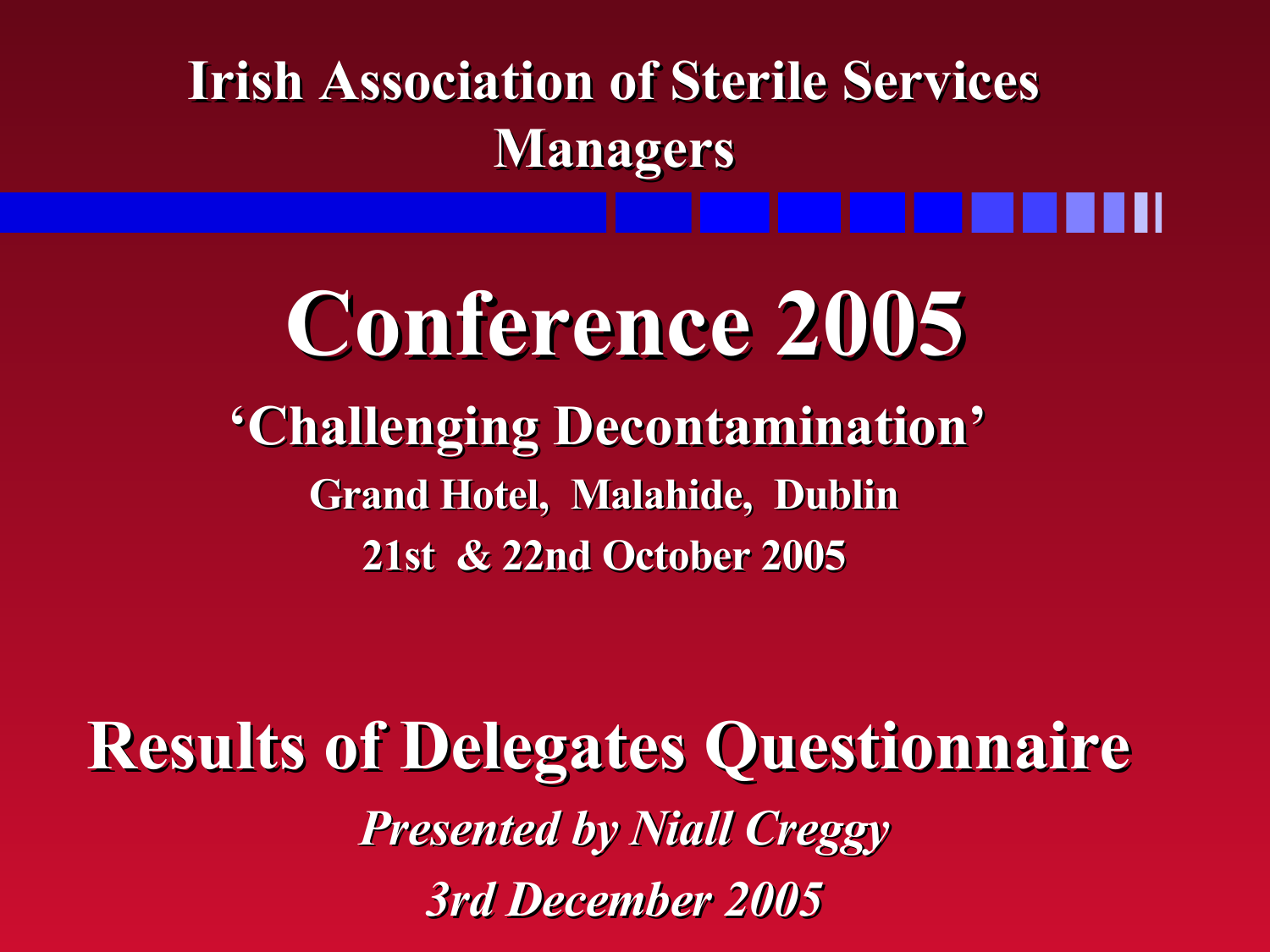### **Contents**

- **2004 - findings revisited**
- **Results**
- **Conclusions**
- **Recommendations for 2006**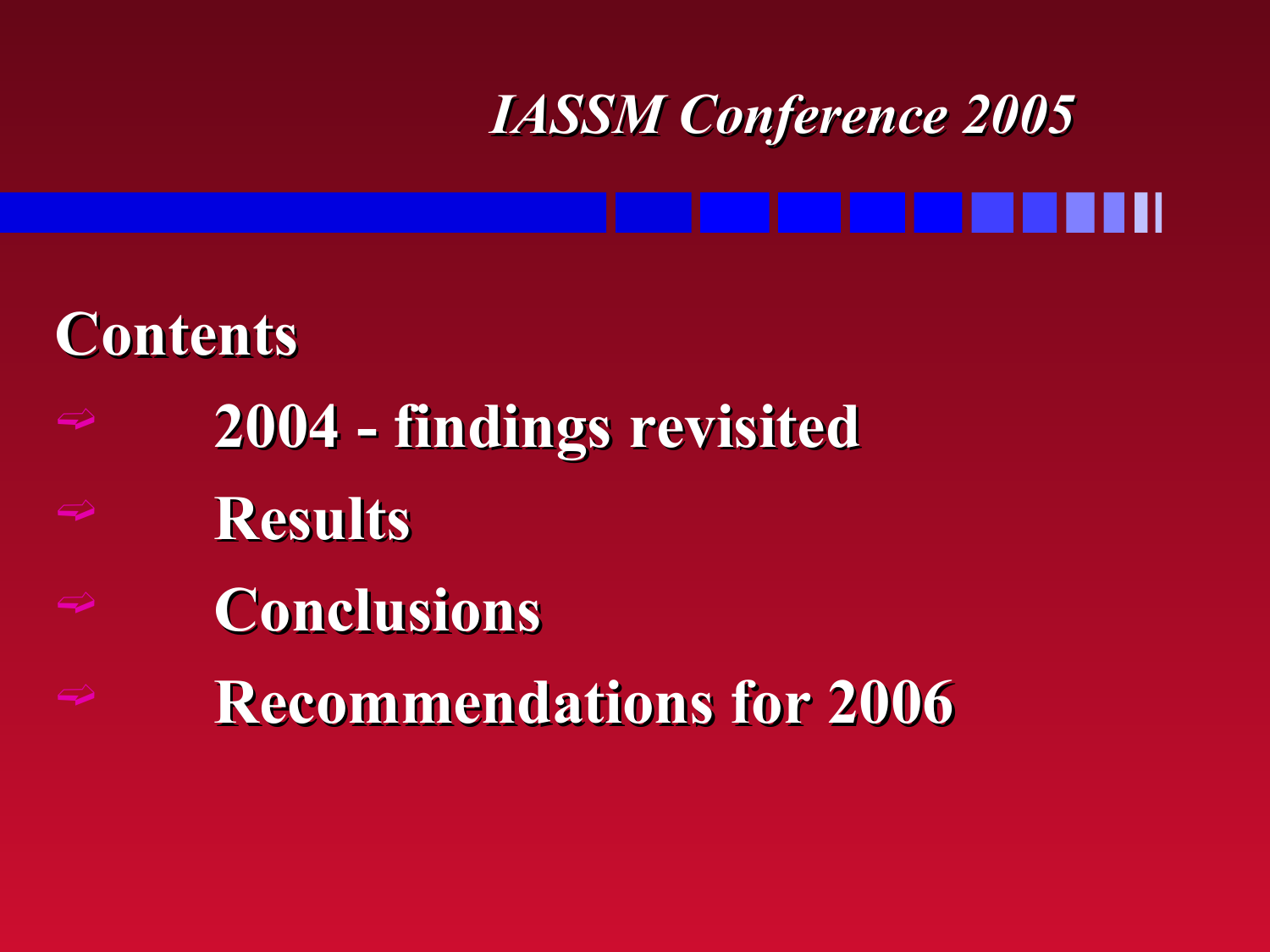#### **2004 - Findings revisited**

- *- Information signs*
- *- Later start time & program times*
- *- More exhibition time*
- *- Full day Friday/0.5 Saturday*
- *- Handouts*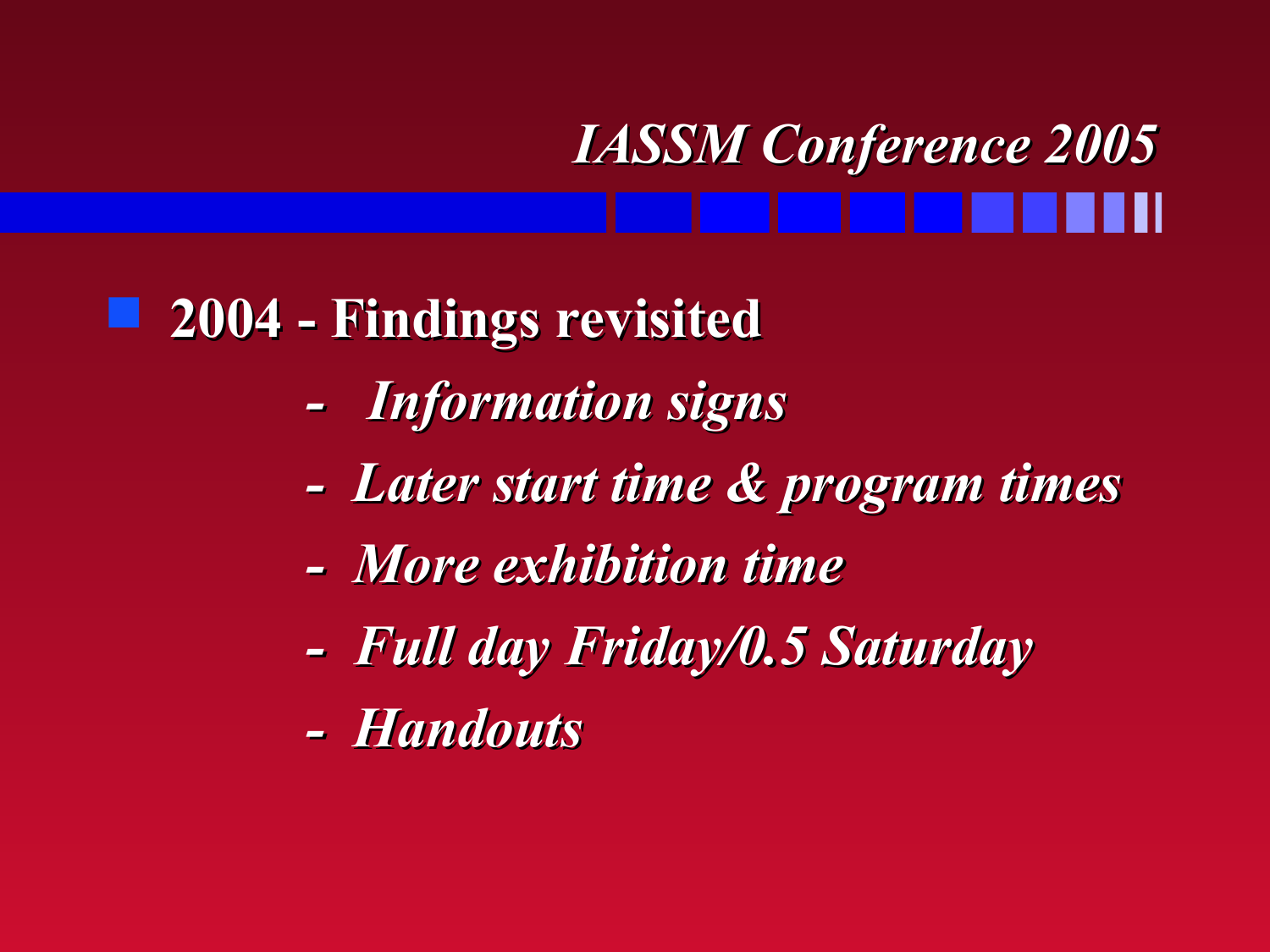### **Conference 2005**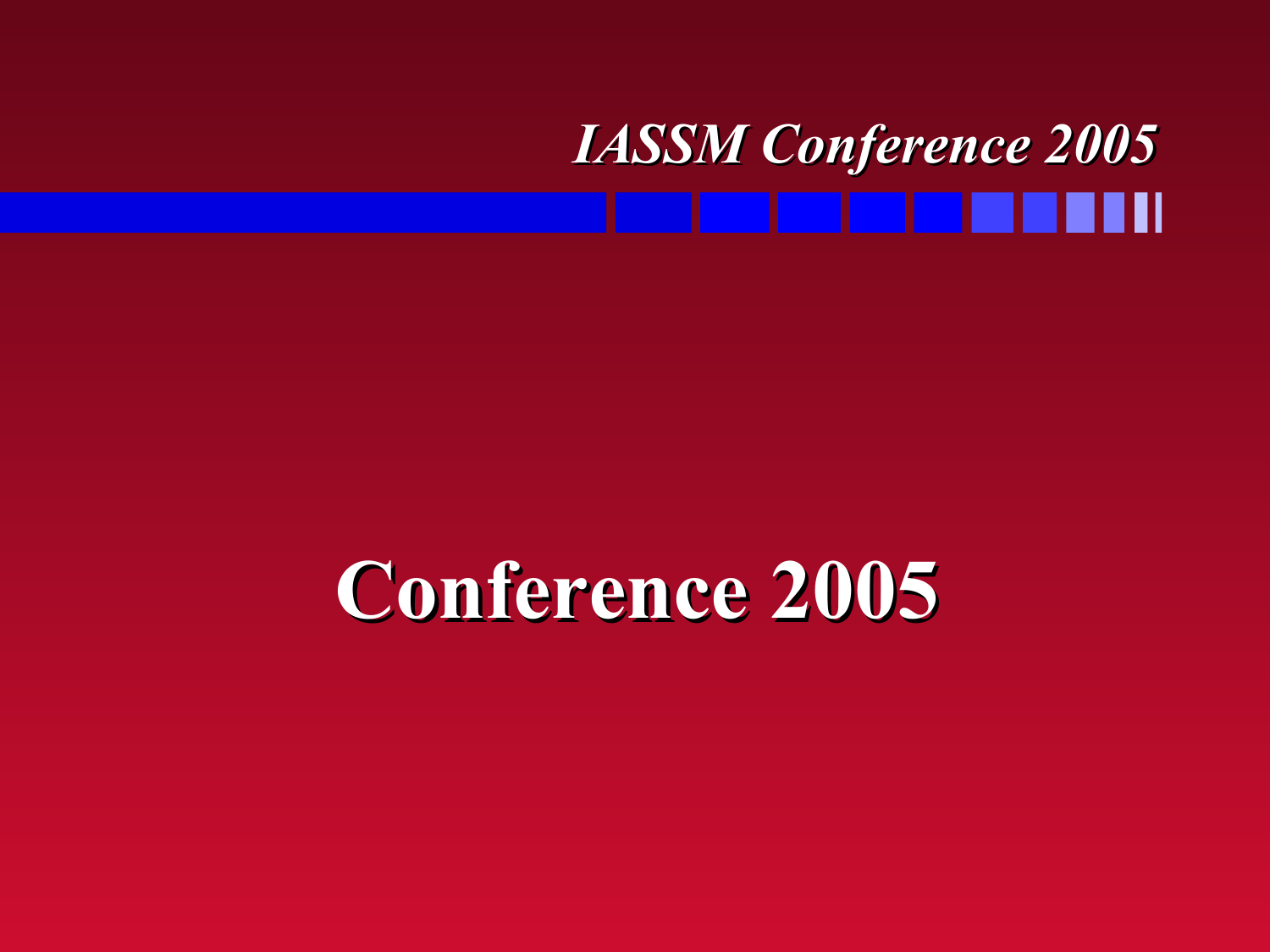**Methodology a) Sample - 117 delegates** *- 83 returns >* **2004 b) Paradigm - Quantitative (14 Q's)**

**c) Analysis - Excel**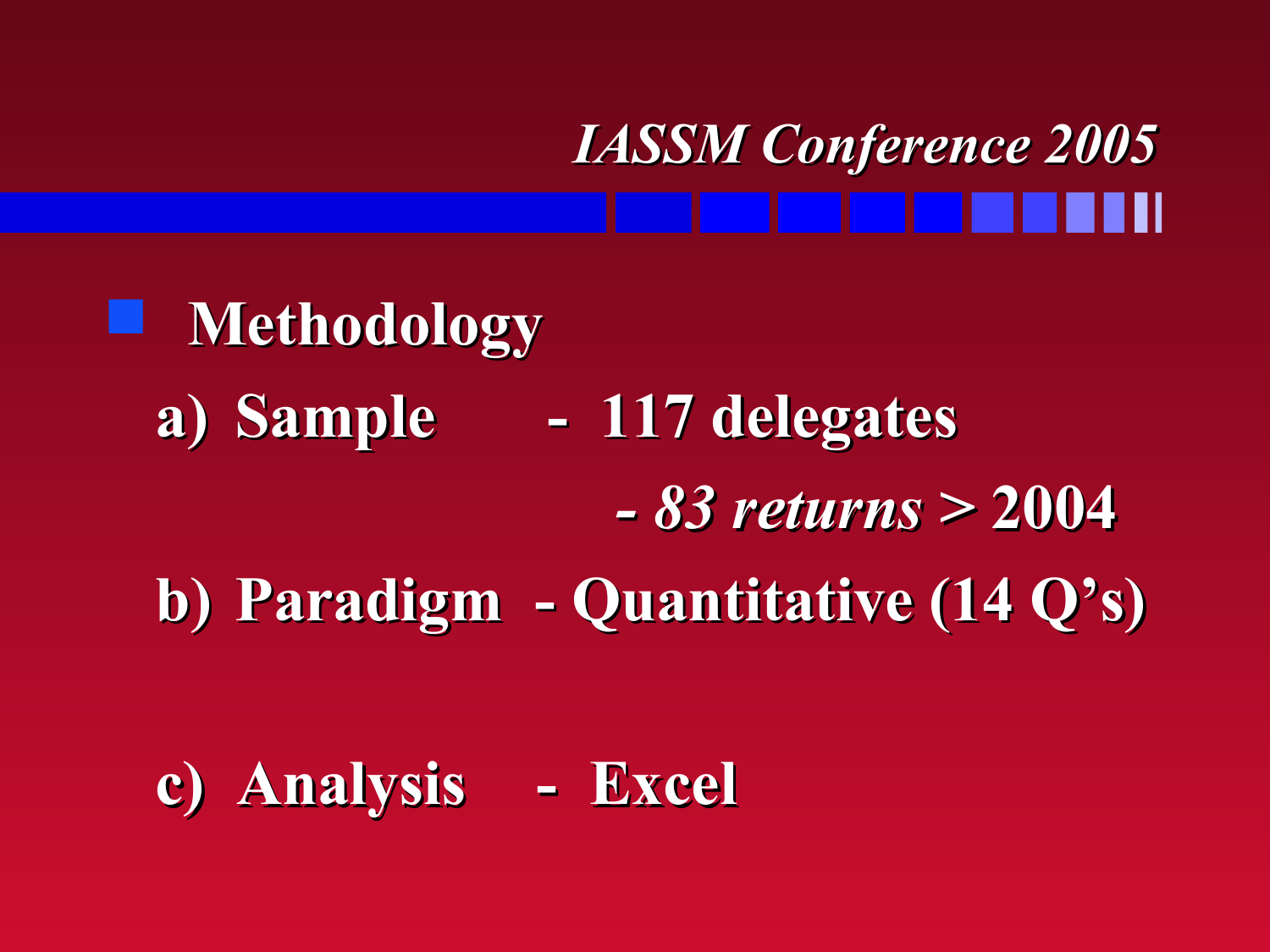### **2. Results (n = 83)** *2.1 Organisation 2.2 Presentations*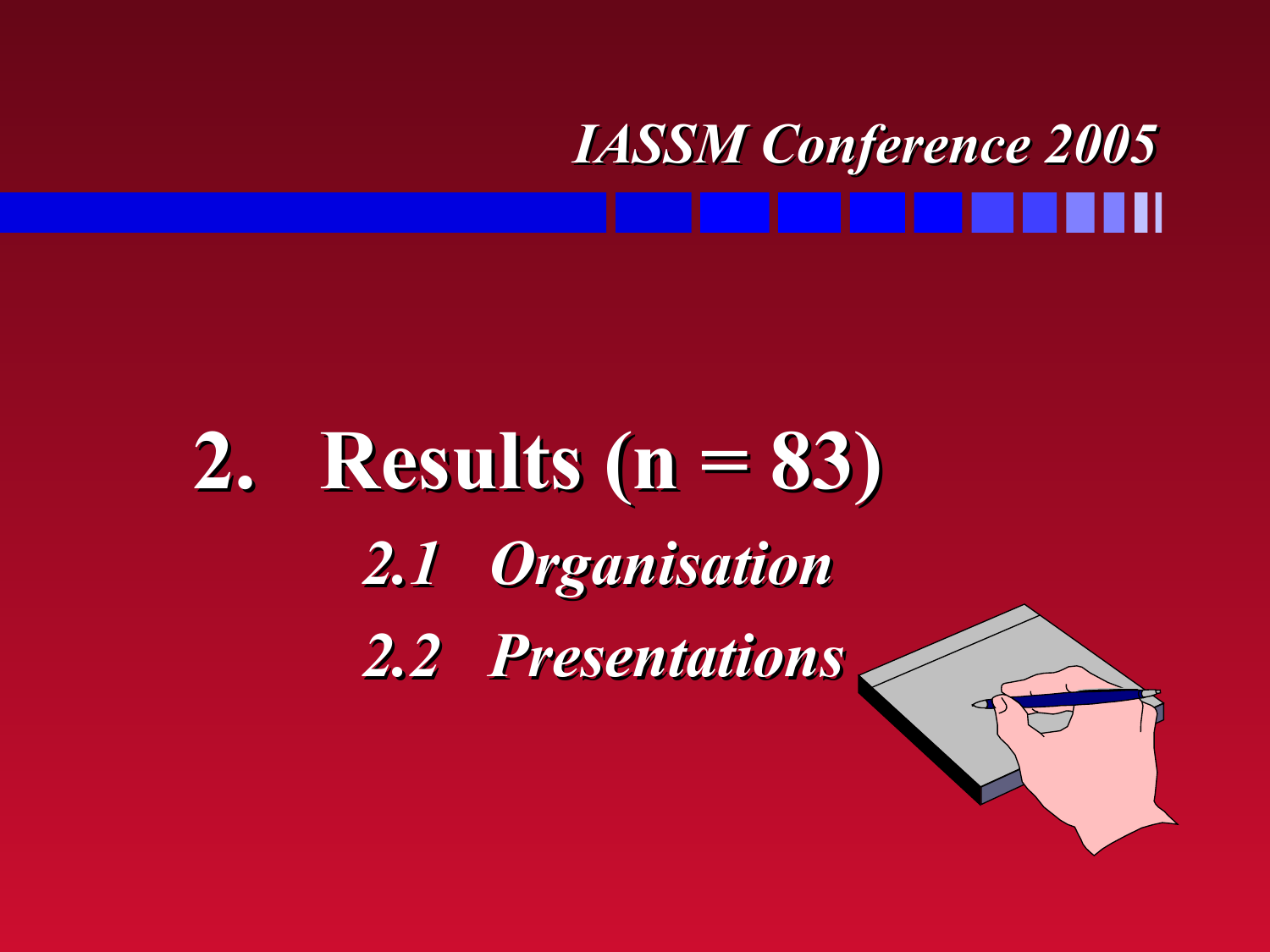### **2.1 Quality of Organization**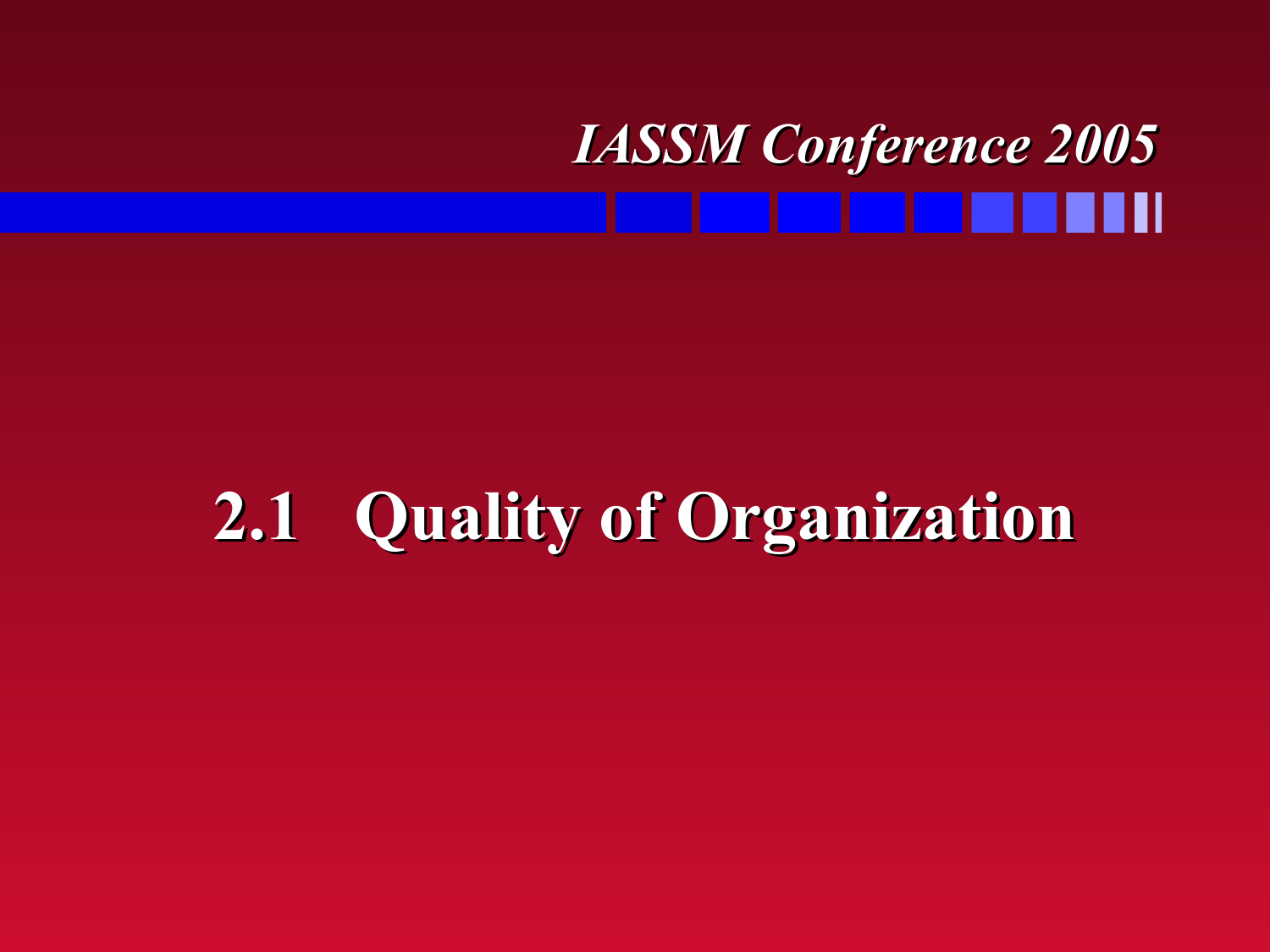#### *Q. Was this the first time you attended the IASSM Annual Conference?*

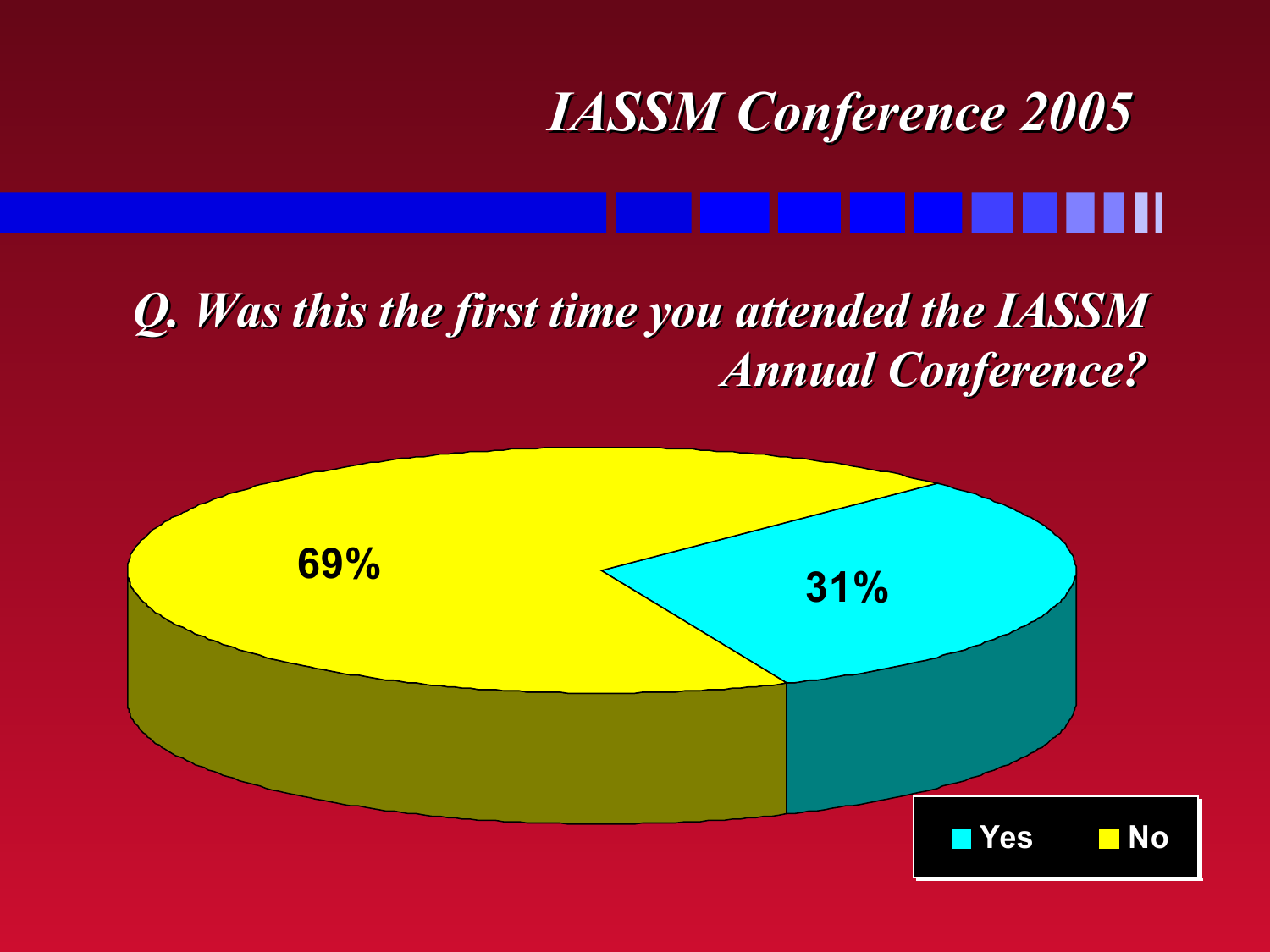

#### *Q. How did you receive information on the conference?*

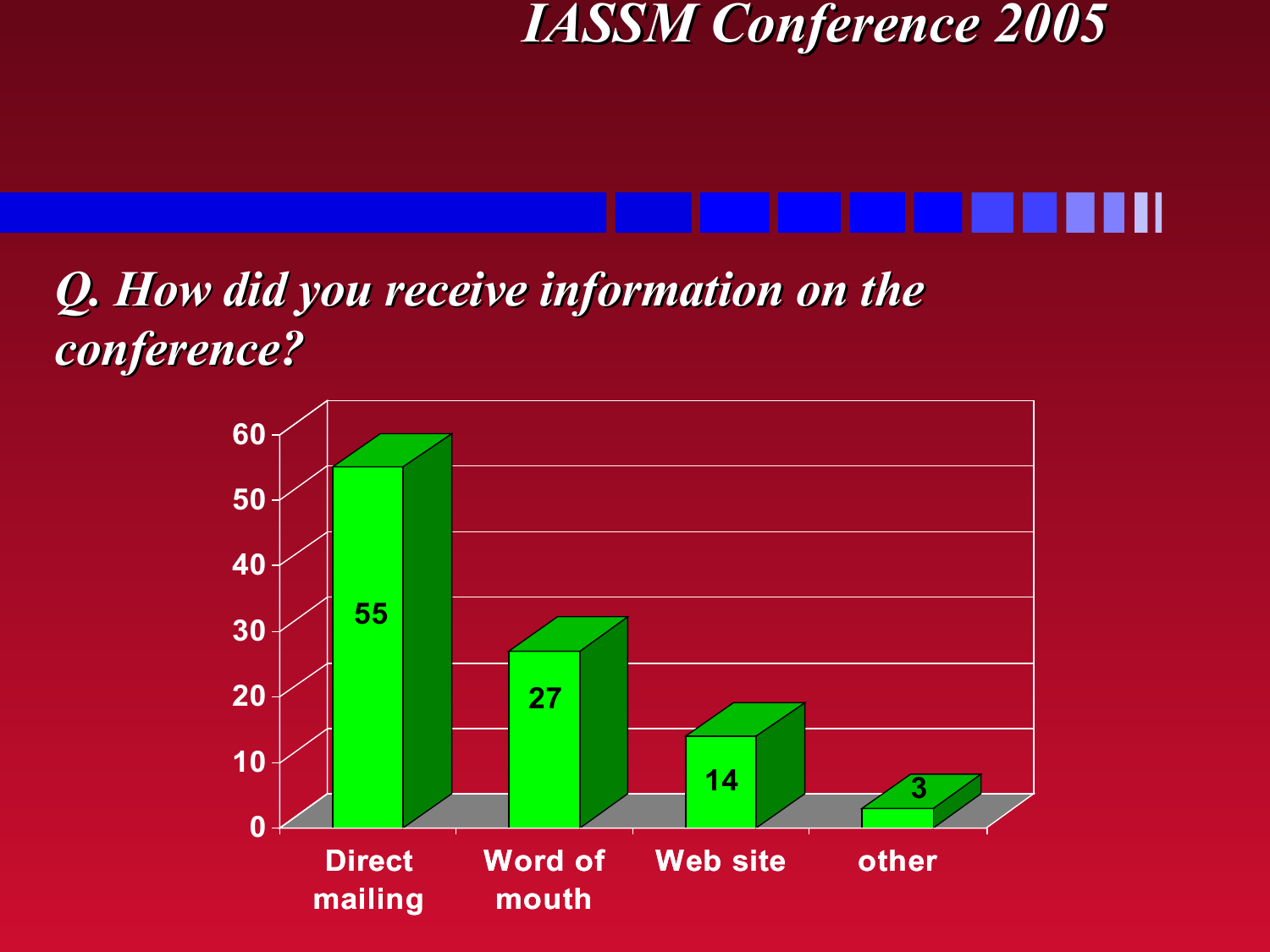### *IASSM Conference 2005 Q. Reason for attending the conference?*

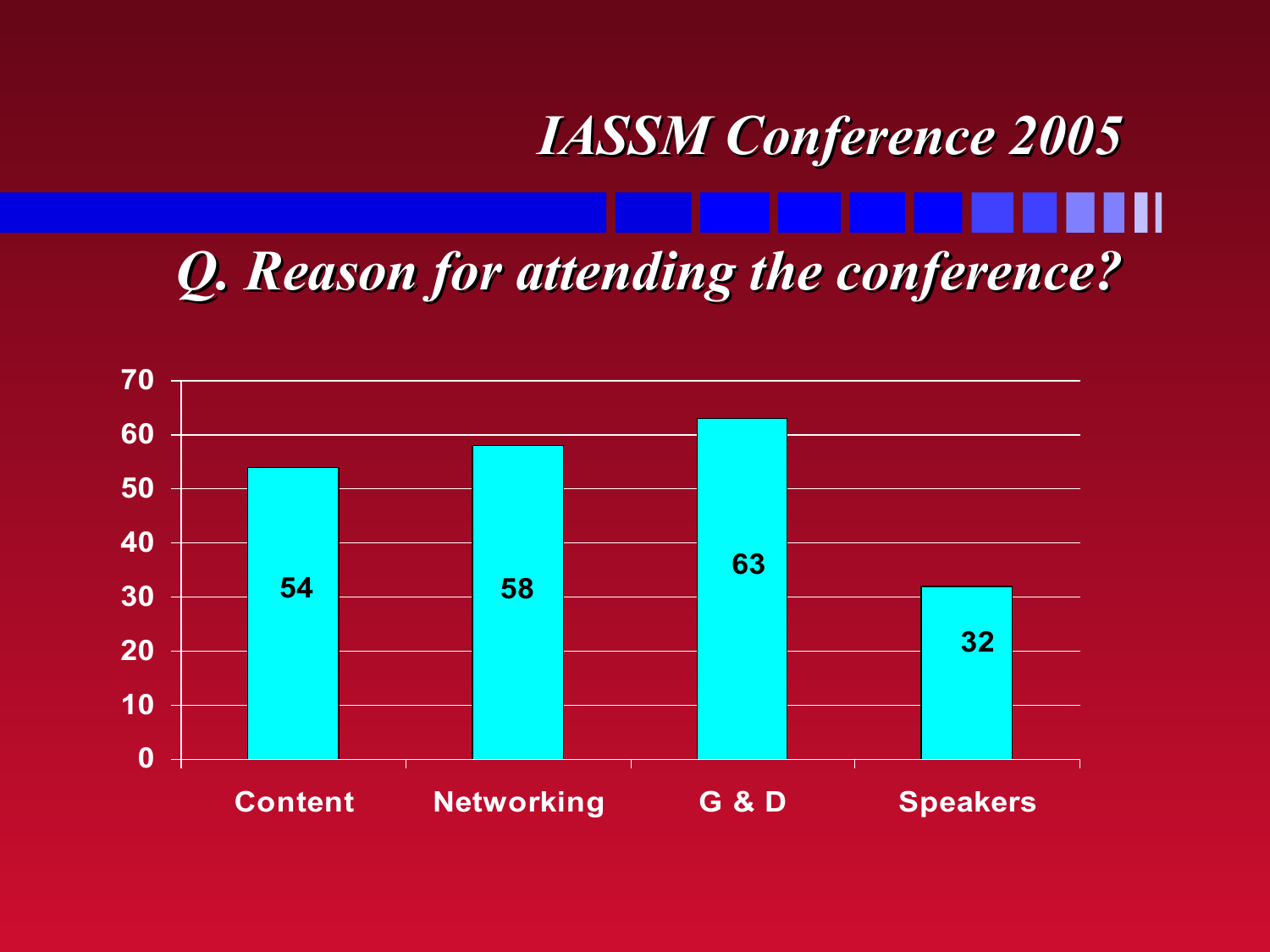#### *Q. Was the venue easy to access?*

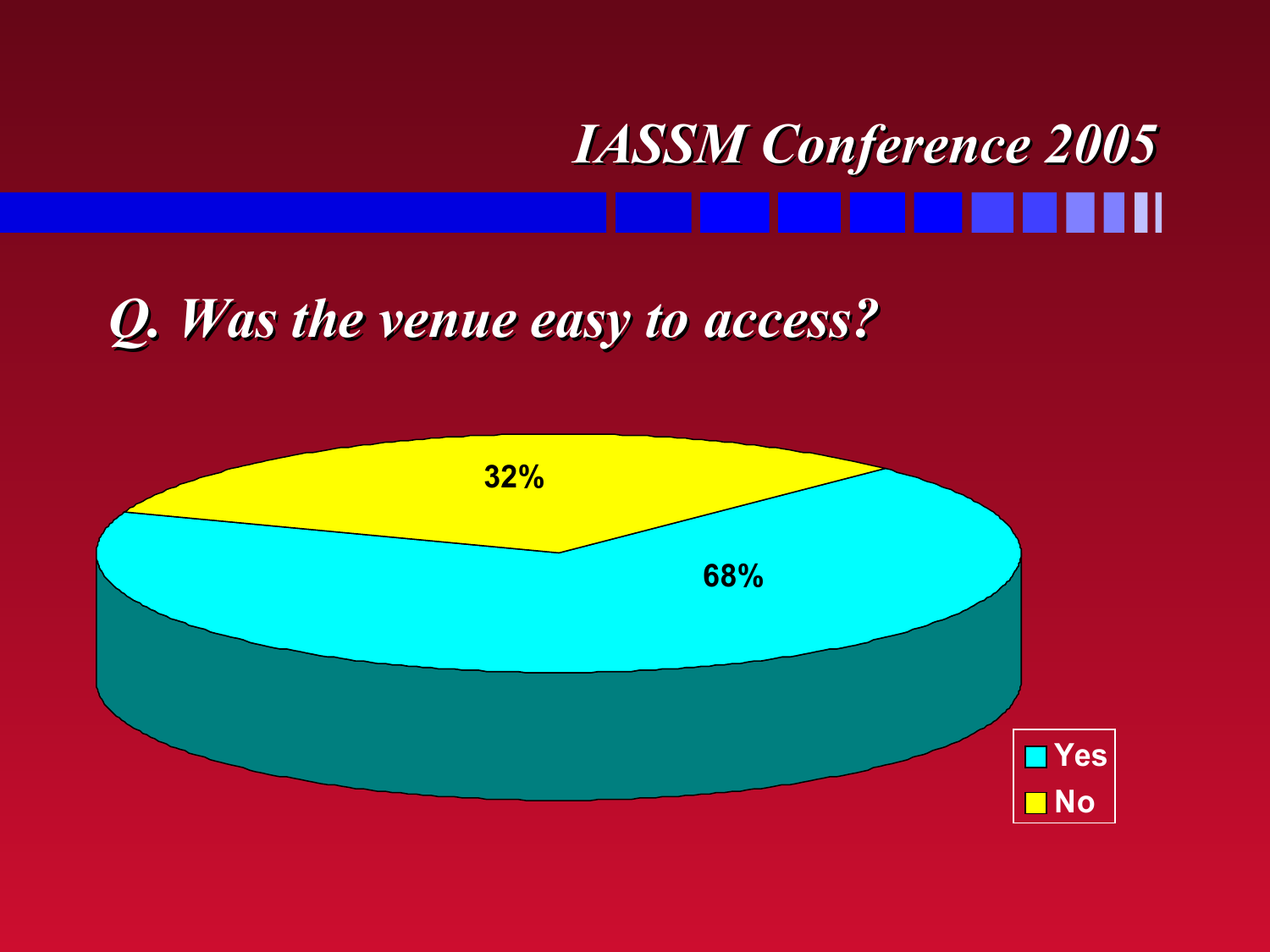#### *Q. Would you like to see the venue changed?*

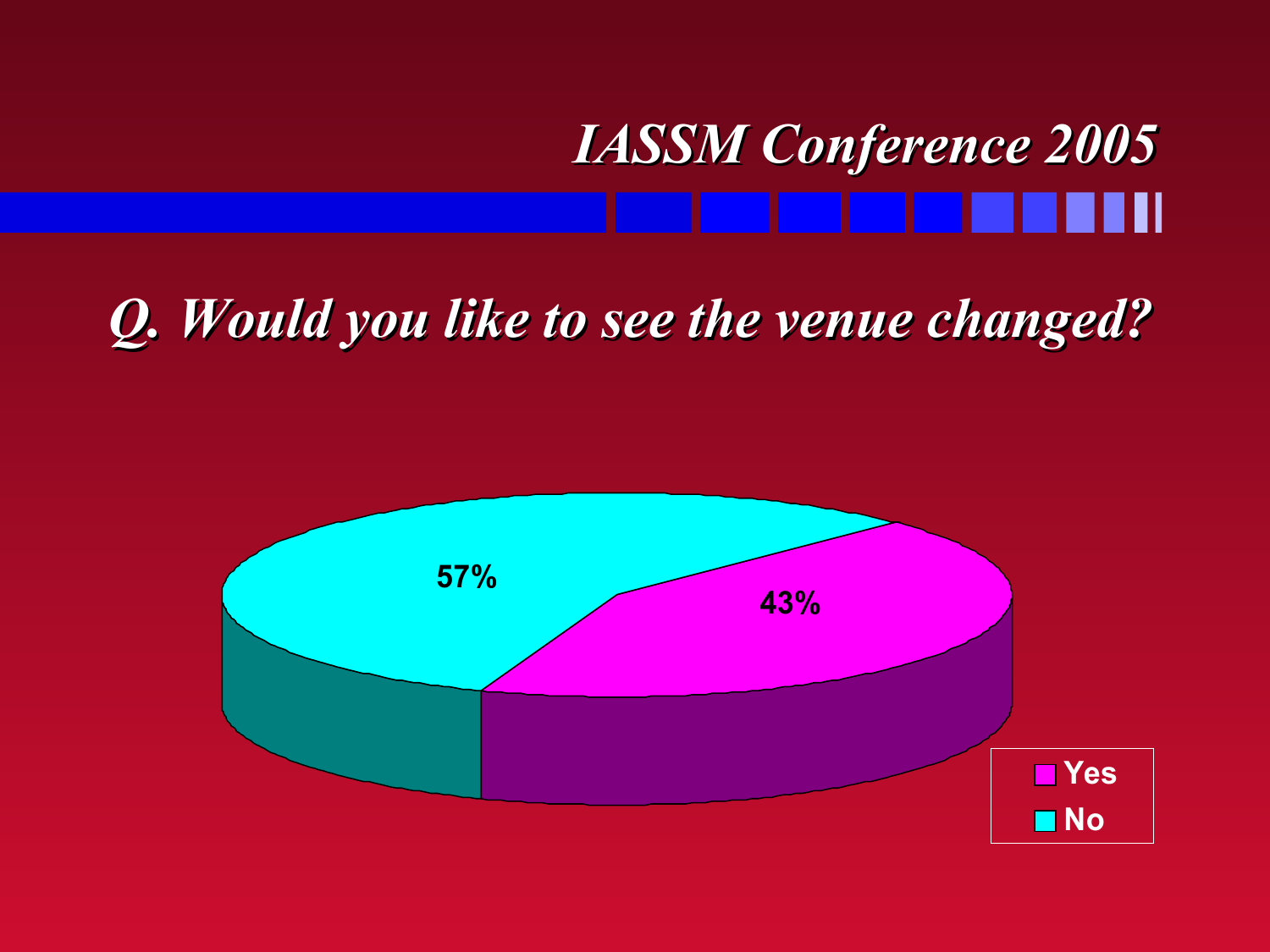

#### **Q. Conference organization?**

| <b>Topic</b> | <b>Excellent Good</b> |        | Fair  | Poor  |
|--------------|-----------------------|--------|-------|-------|
|              |                       |        |       |       |
| Organisation | 89%                   | $11\%$ | $0\%$ | $0\%$ |
|              |                       |        |       |       |
| Sign         | 94%                   | $4\%$  | $2\%$ | $0\%$ |
|              |                       |        |       |       |
| Exhibition   | $77\%$                | $9\%$  | 10%   | $4\%$ |
|              |                       |        |       |       |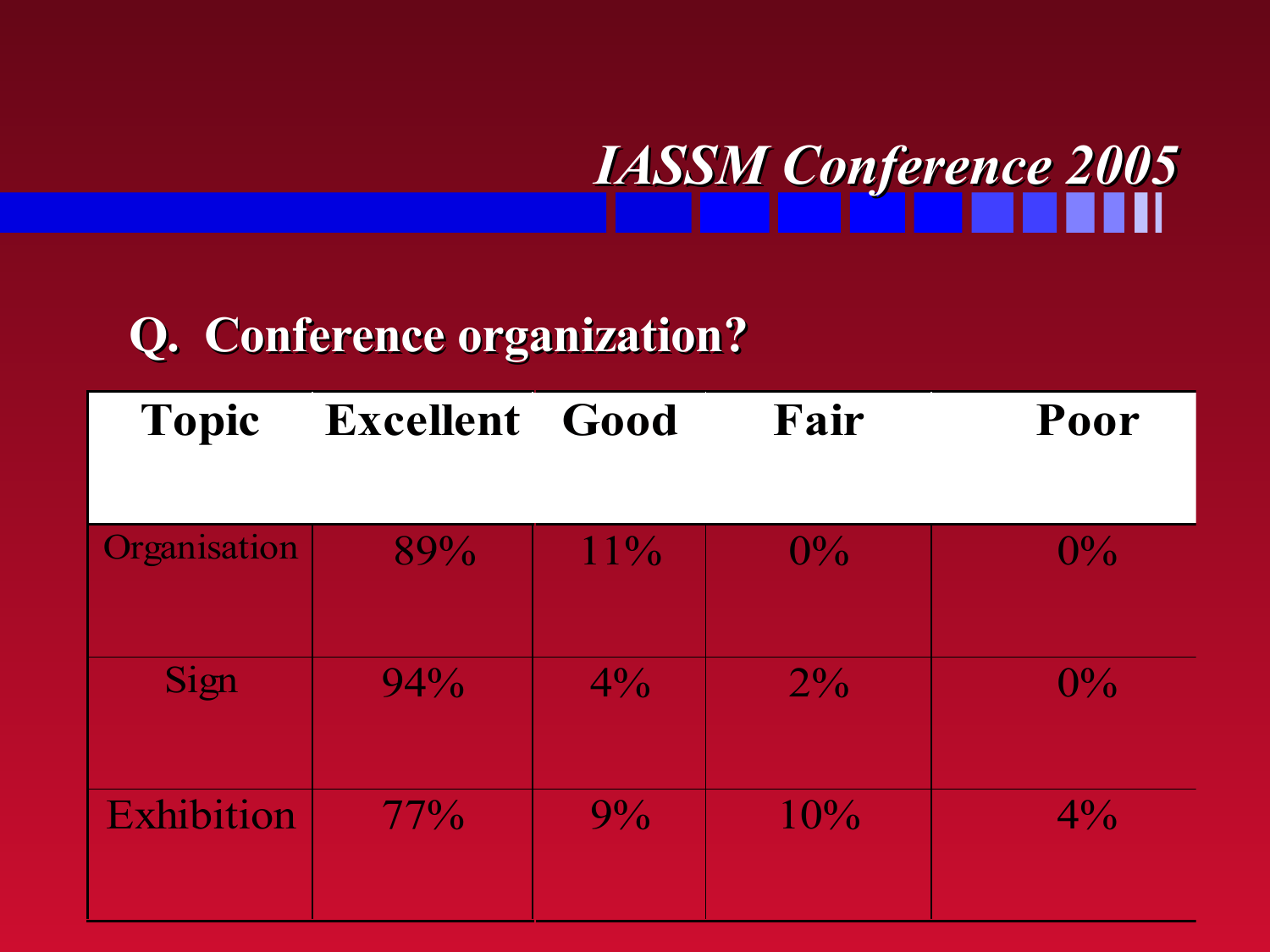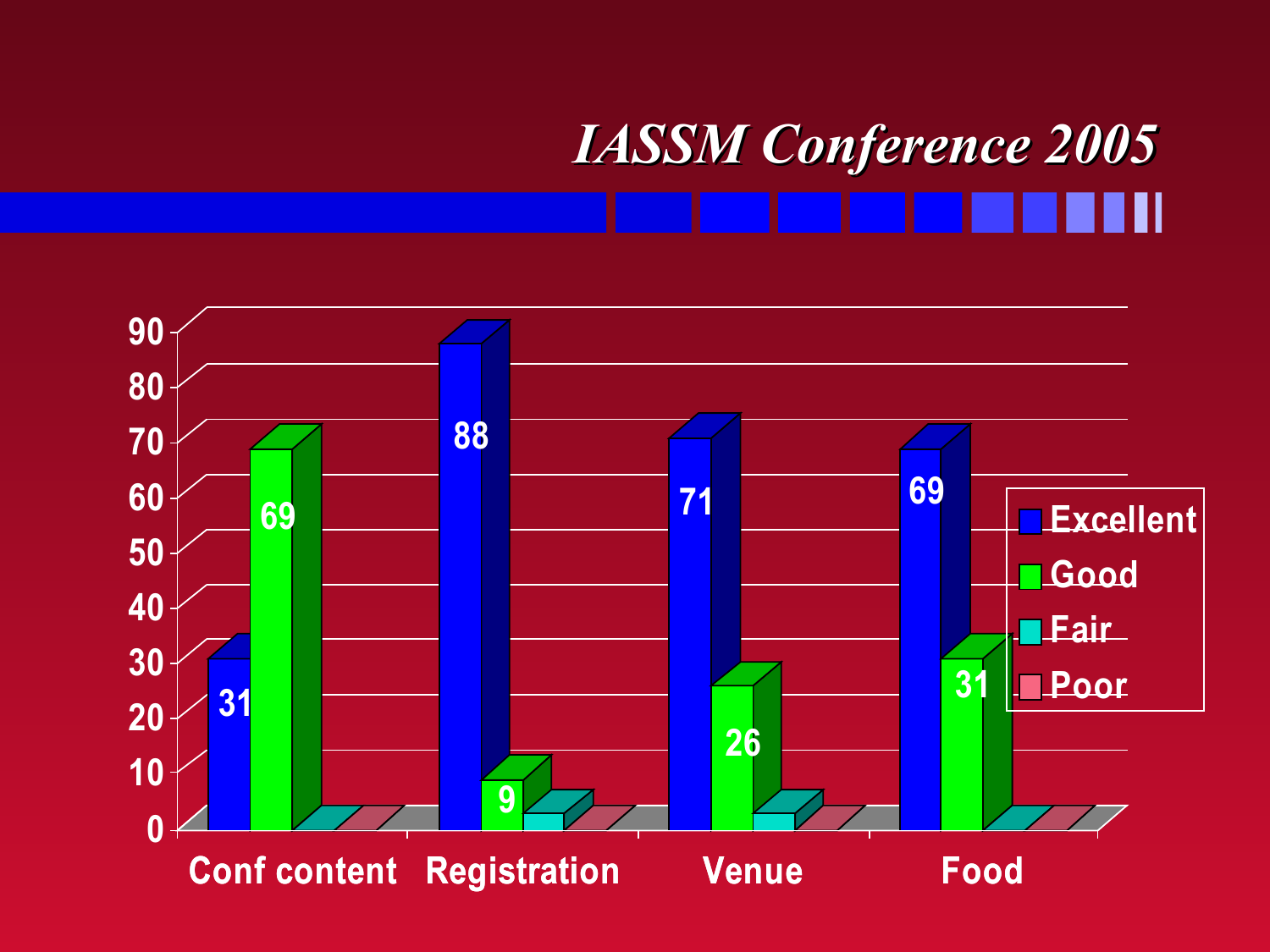#### *IASSM Conference 2005* an di T

### **2.2 Quality of Presentations**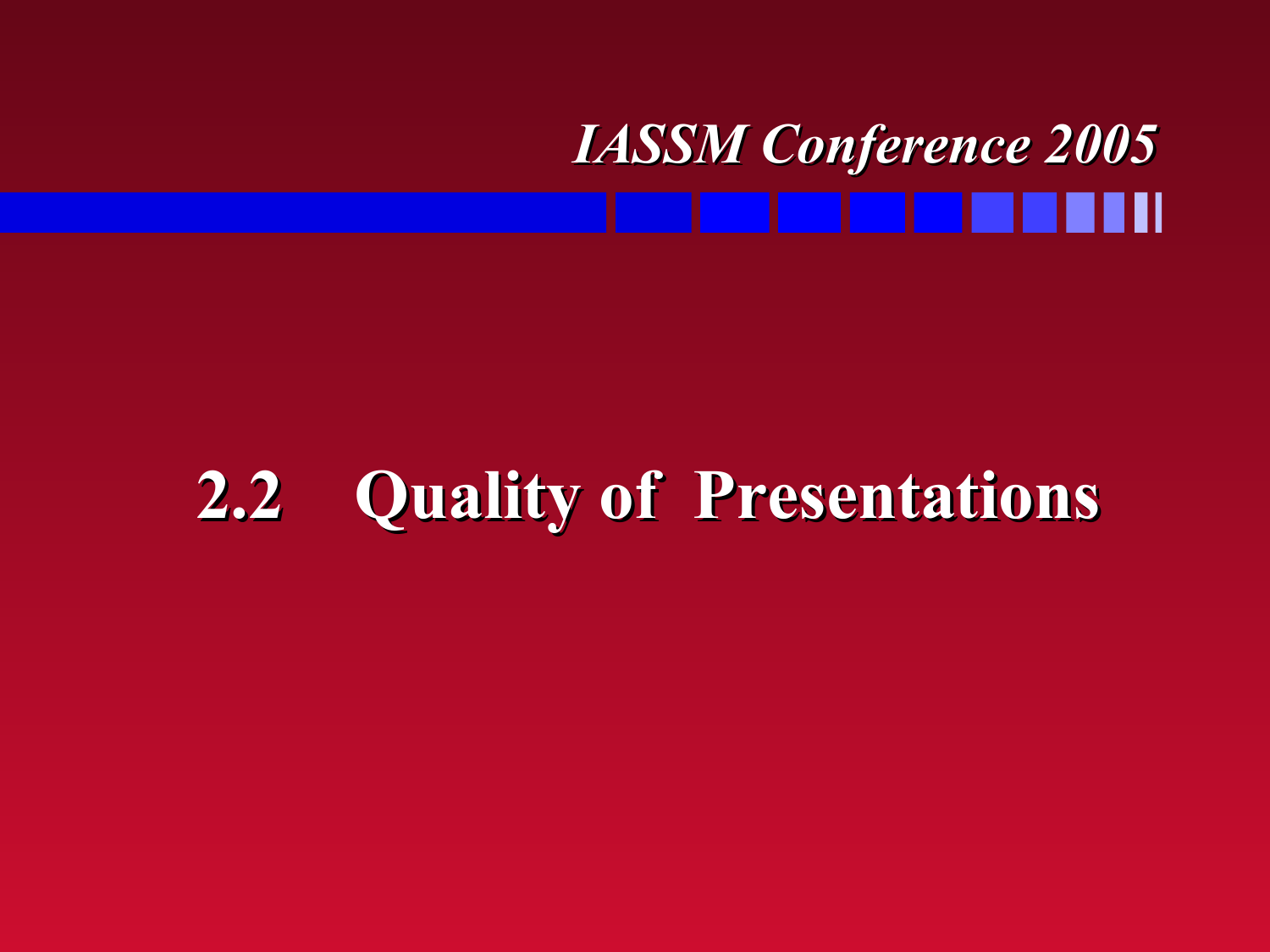#### *Q. What topics did you value most?*

| <b>Topic</b>        | Least<br>value | <b>Most</b><br>value | <b>Eliminate</b> | <b>Follow up</b> |
|---------------------|----------------|----------------------|------------------|------------------|
| Dec Std             | $6\%$          | 80%                  | $0\%$            | 14%              |
| Team<br>development | $6\%$          | 78%                  | $ 2^{0}\!/_{\!}$ | 14%              |
| Error<br>reduction  | $3\%$          | 76%                  | $0\%$            | $21\%$           |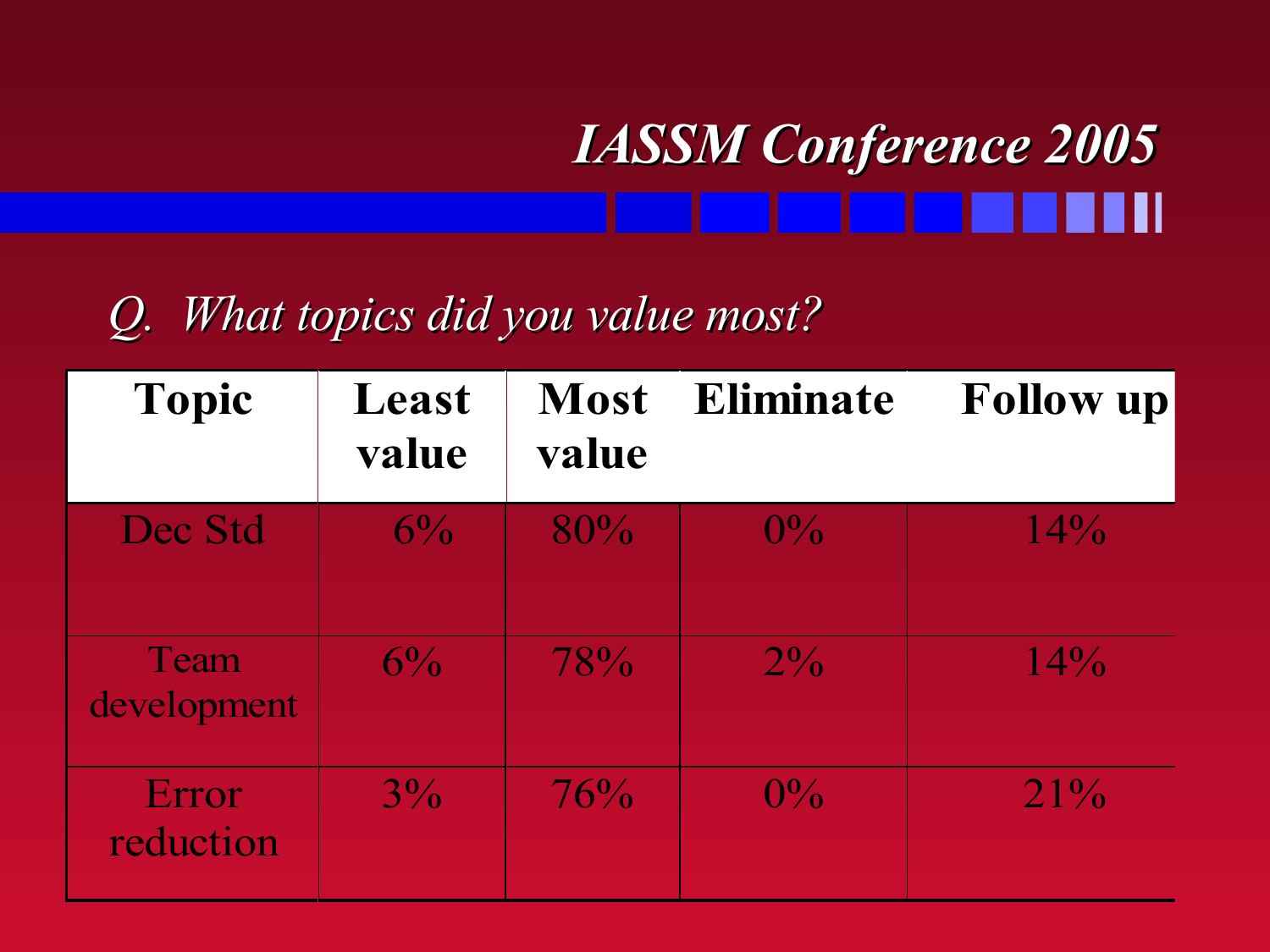

#### *Q. What topics did you value most?*

| <b>Topic</b>                | Least<br>value | <b>Most</b><br>value | <b>Eliminate</b> | <b>Follow up</b> |
|-----------------------------|----------------|----------------------|------------------|------------------|
| <b>E-learning</b>           | $6\%$          | $91\%$               | $0\%$            | 54%              |
| Tracking                    | $0\%$          | 83%                  | $0\%$            | $41\%$           |
| European $\&$<br><b>ISO</b> | $ 0\% $        | $77\%$               | $6\%$            | 24%              |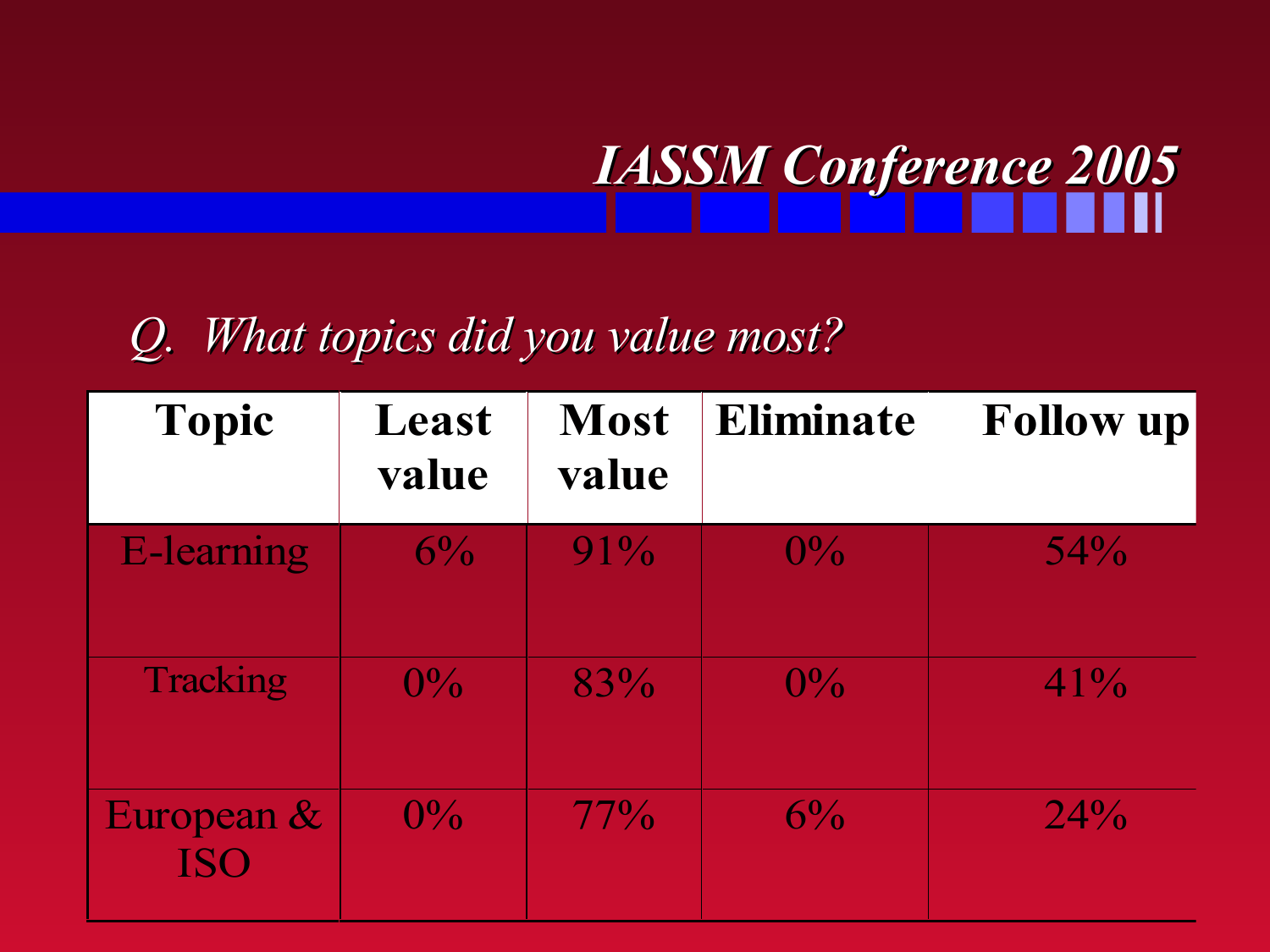

#### *Q. What topics did you value most?*

| <b>Topic</b>             | Least<br>value | <b>Most</b><br>value | <b>Eliminate</b> | <b>Follow up</b> |
|--------------------------|----------------|----------------------|------------------|------------------|
| CSSD/<br>Theatre/Endo    | $6\%$          | 61%                  | 21%              | 13%              |
| Medical<br>Devices - IMB | $4\%$          | 78%                  | $ 2\% $          | 24%              |
| Prions                   | $3\%$          | $92\%$               | $0\%$            | 49%              |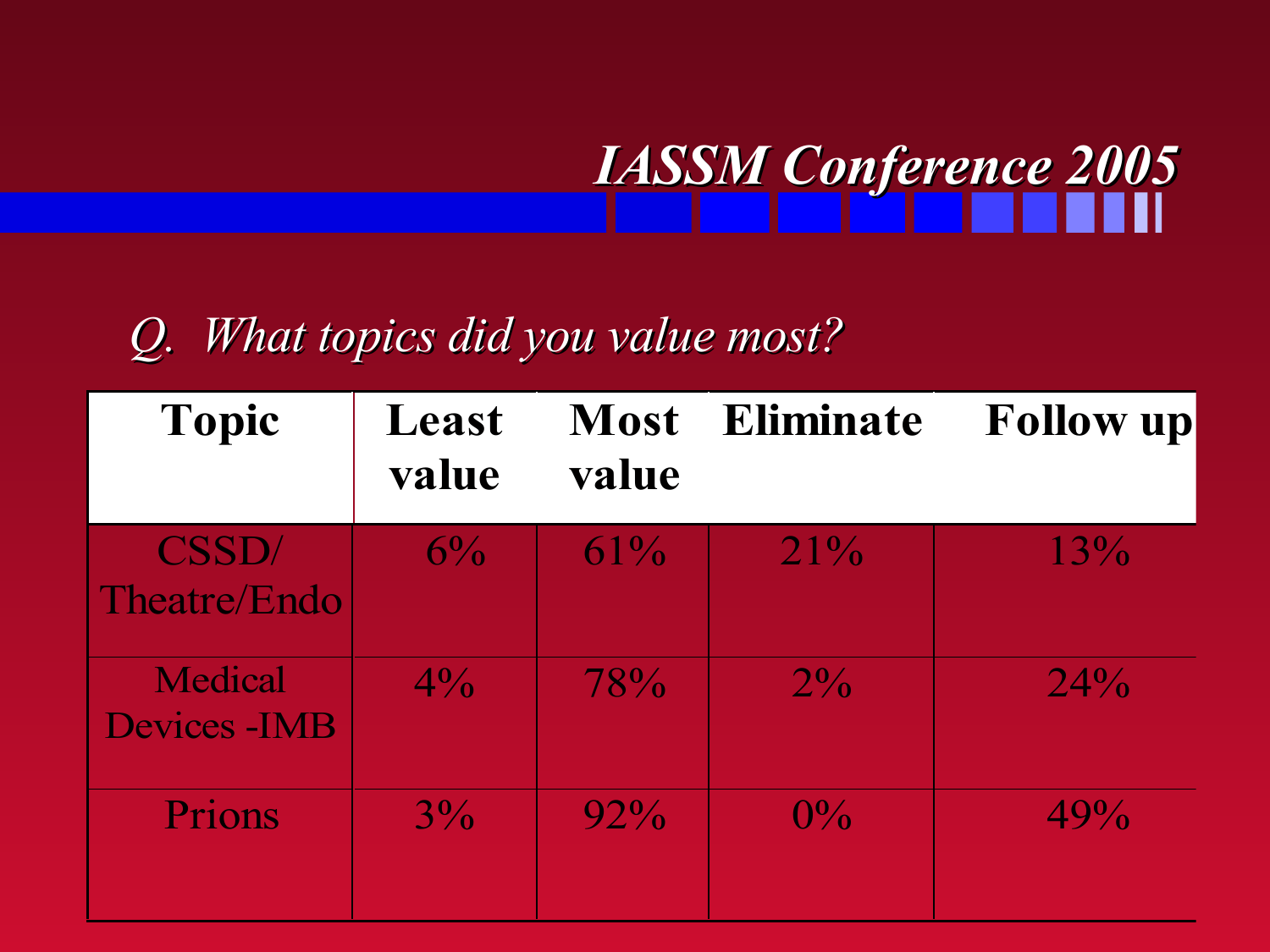*Q. Did the conference fulfill your reason for attending?*

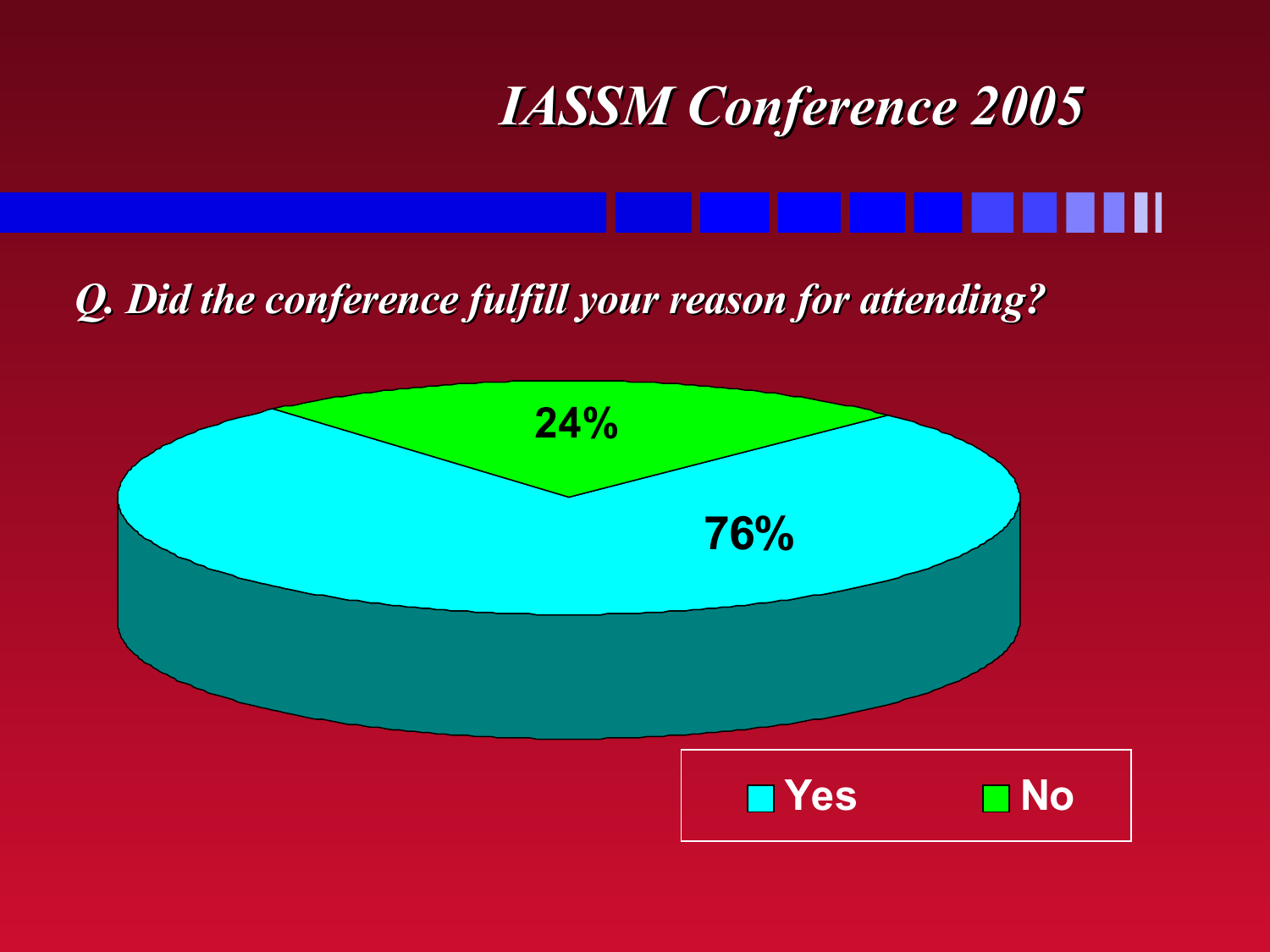### **4. Conclusions**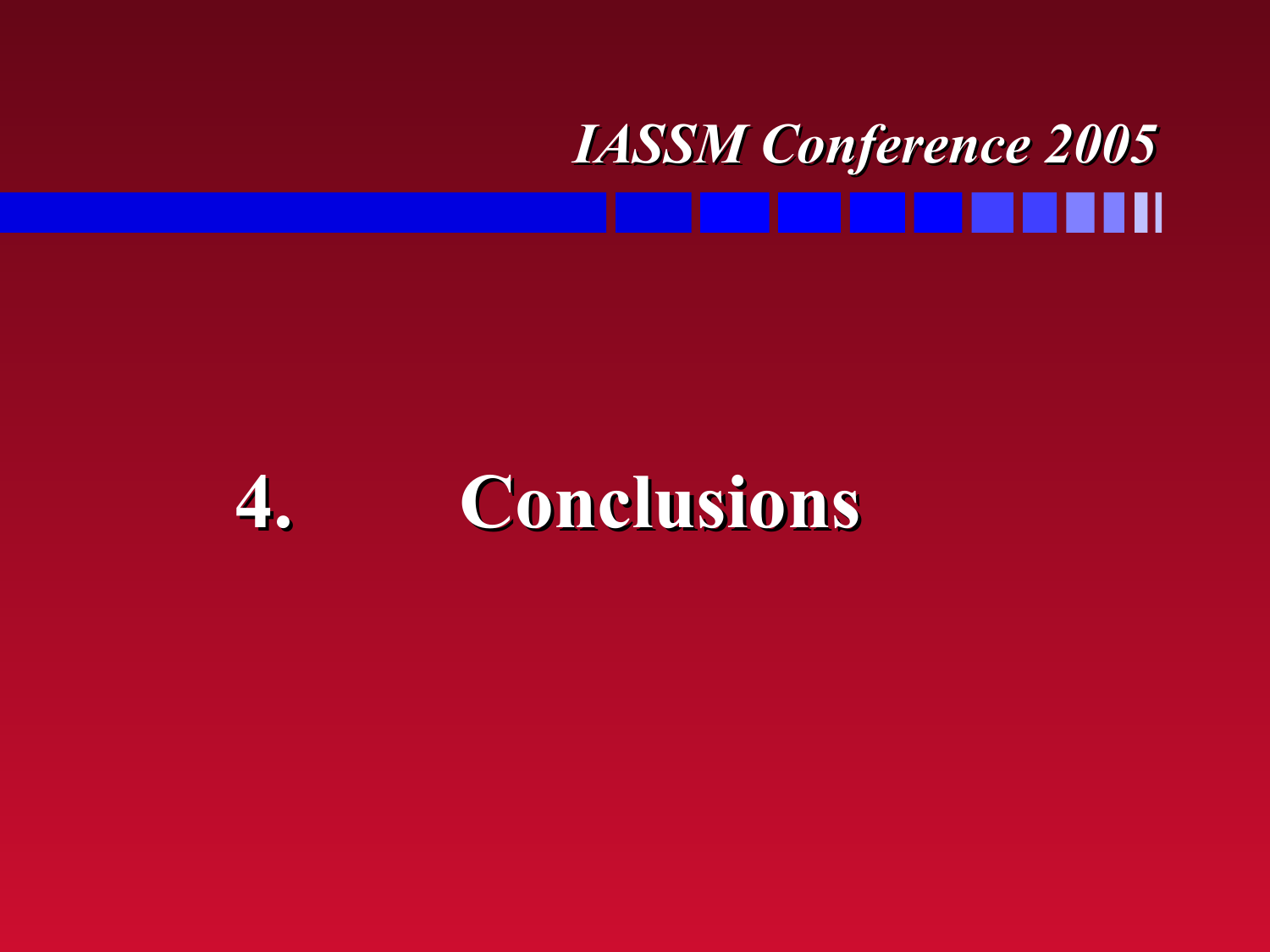- **1. Quality of Organization**
- **Improvements on 2004**
	- **33% attended for first time**
	- **'Growth & development' main reason for attending conference**
		- **Overall conference content 'good' to 'excellent'**
	- **General satisfaction with venue, but 4/10 would like a change**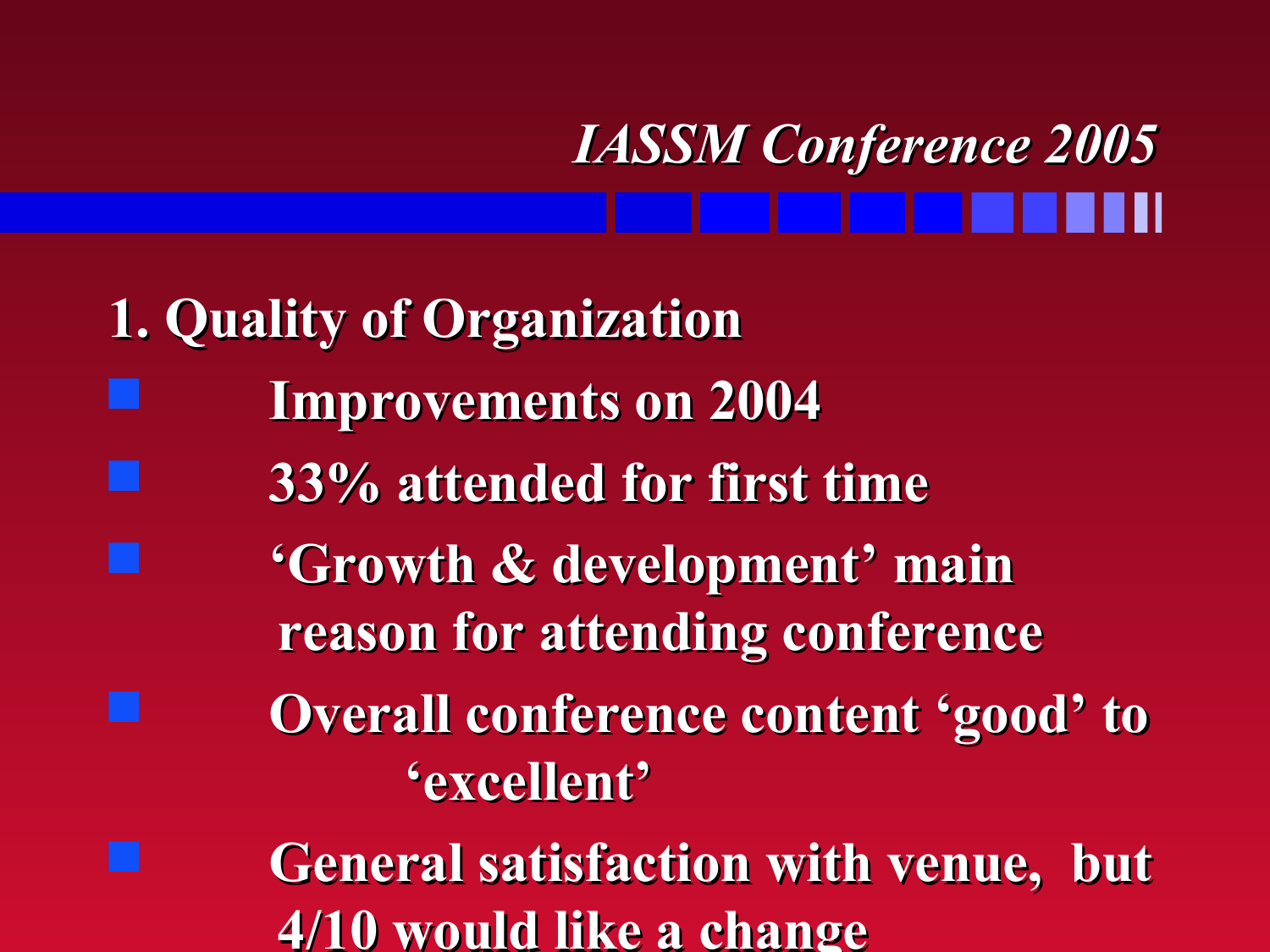- **8/10 stated exhibitions were 'Good' to 'Excellent'**
	- **Presentations - most value**
		- **1 E-Learning (training & education)**
		- **2 Prions**
		- **3 Tracking**
		- **Delegates stated they got something from each presentation**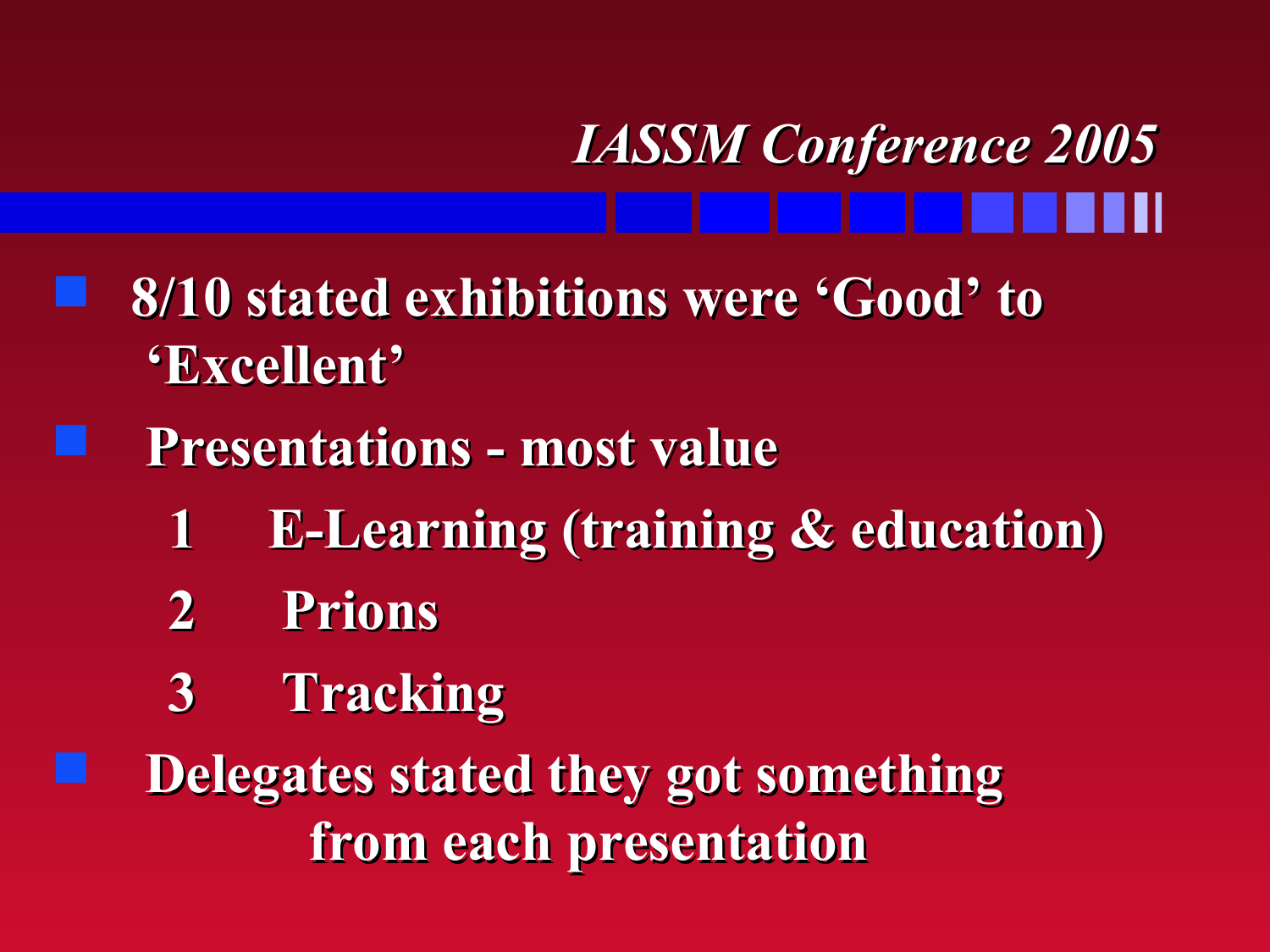**Q. Would you recommend this conference to others?**

 $Yes = 100\%$   $N_0 = 0\%$ 

**Q. Will you attend future IASSM conferences?**

 $Yes = 100\%$   $No = 0\%$ 

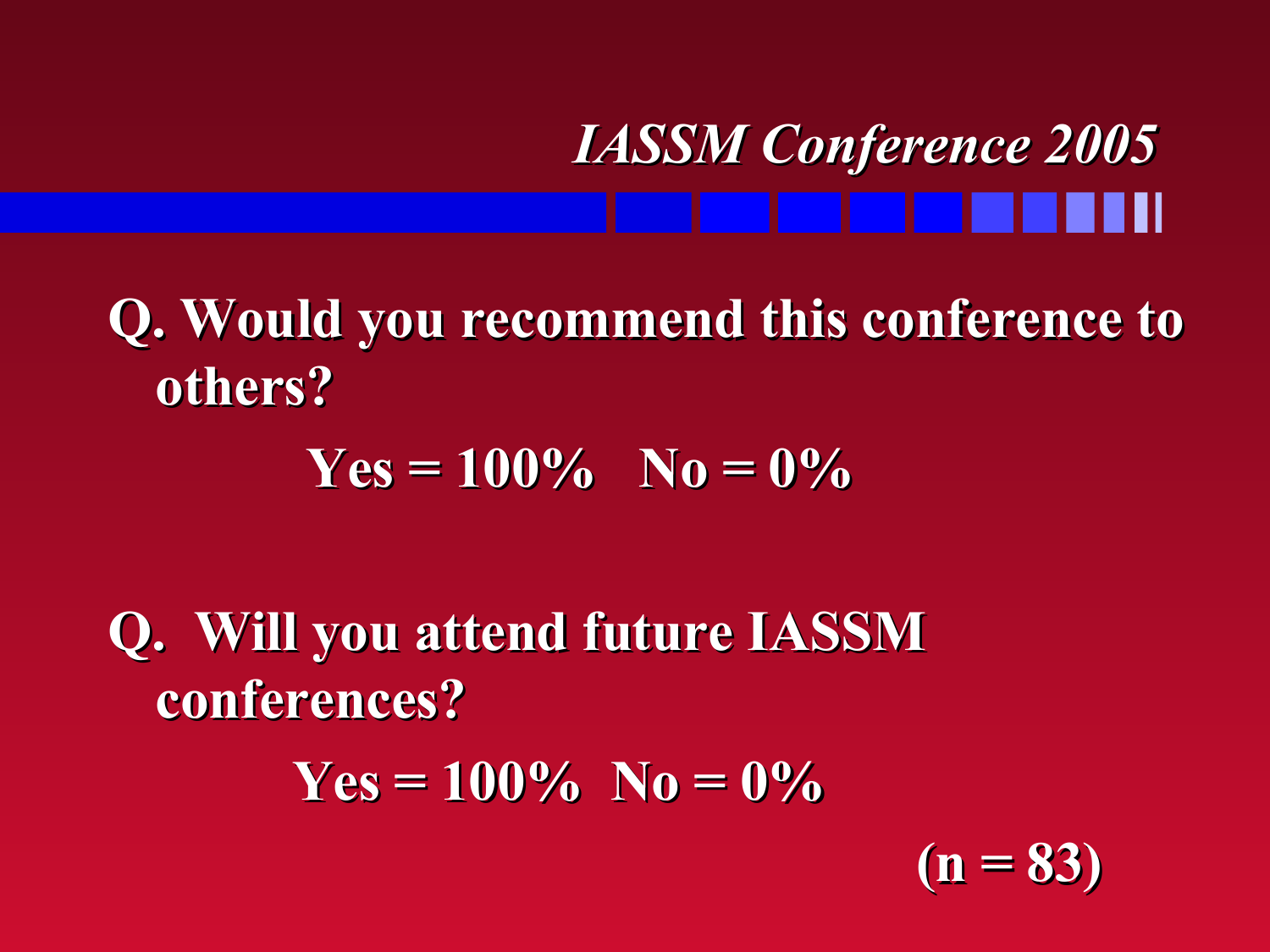- **4. Recommendations**
- **Review of venue & 2 meals (Friday)**
	- **Review of full day Friday & 0.5 Saturday (access = M50)**
	- **Registration & Booking on time**
	- **Handouts - internet**
		- **Exhibitions**